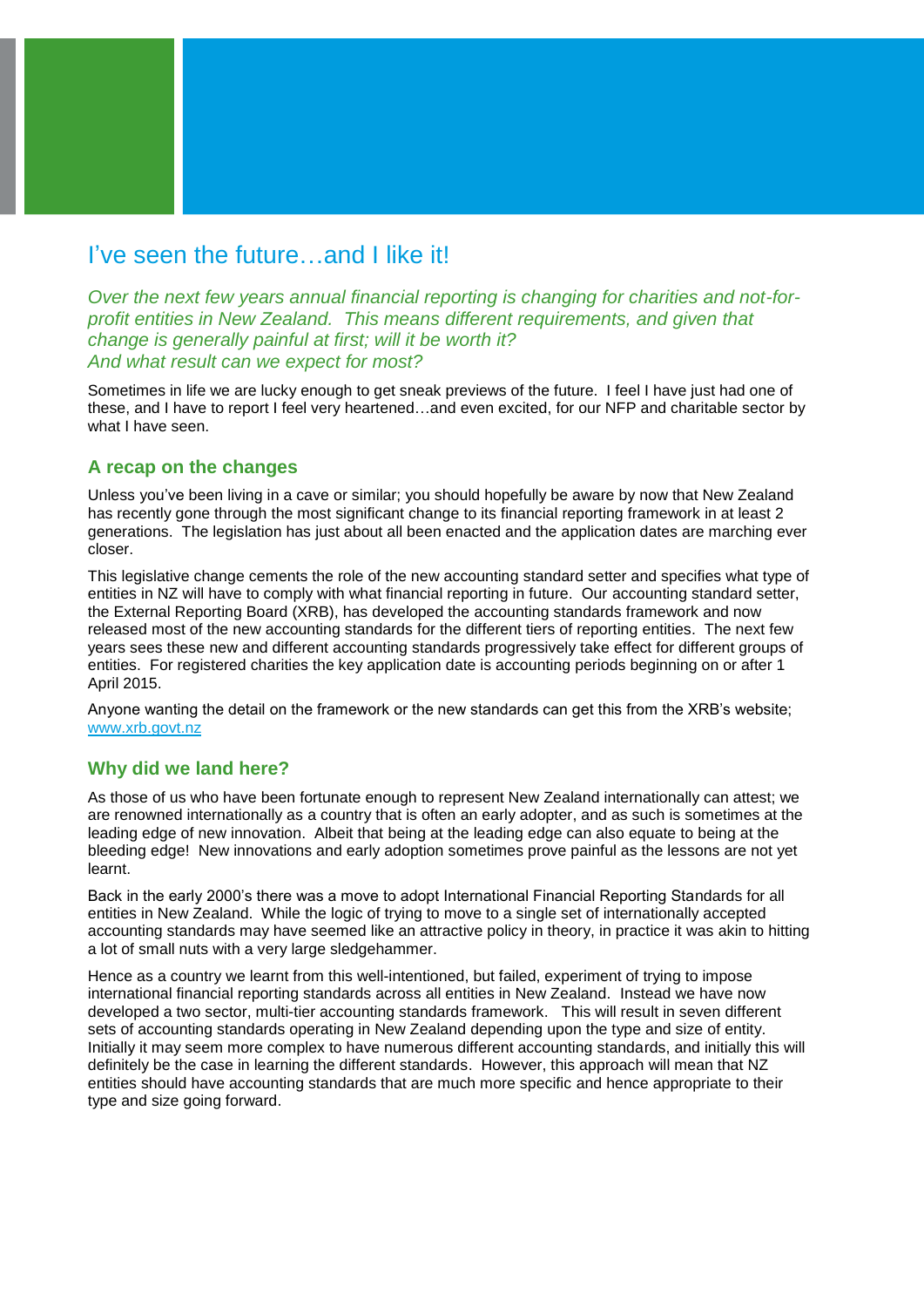# Key differences for charities

#### **So what will the changes be?**

There will be changes for most entities as regards their accounting treatment. For some this will be minor and for others significant. Some organisations will be moving to simpler accounting treatment, especially for many entities going to Tier 3 and Tier 4. The accounting standards for these Tiers are simple and concise. For others, especially some of these going from old GAAP up to Tier 2 PBE reporting, which is based on International Public Sector Accounting Standards, their accounting will initially be more complex. However due to the vastly different current compliance situations it is impossible to give a "one size fits all" answer.

Instead an entity by entity analysis needs to be undertaken.

But even more than the accounting treatment differences perhaps the most immediate and obvious change is the mandatory requirement to provide the following in annual reports:

- 1. entity information; and
- 2. statement of service performance information.

Essentially this is a requirement for what is expected to be mainly non-financial qualitative information to explain the purpose and outcomes of an organisation.

Currently this information is mandated in Tier 3 & Tier 4 accounting standards for PBE entities. The intention however is that this requirement will be retrofitted into Tiers 1 & 2 in the near future. In fact the accounting standards board, the NZASB, already has a project underway developing a new accounting standard for statements of service performance. This project expects to result in the release of an exposure draft for public comment by June 2015 and a new standard released by Dec 2015.

### **Impacts of explaining the purpose and outcomes of the organisation**

It is in this requirement to explain why an organisation exists and what it has achieved that I have had a glimpse into the future.

Having now seen some early adopters prepare their financial statements under the new requirements it is clear to me that this initiative should significantly improve stakeholder communication for the charitable and NFP sector.

I have also been able to show some early adopter examples to funders and like me they also have been able to quickly see the value in this requirement. They advise this is a clear improvement over the current level of information they receive with funding applications. Hence it should allow them to better assess funding requests.